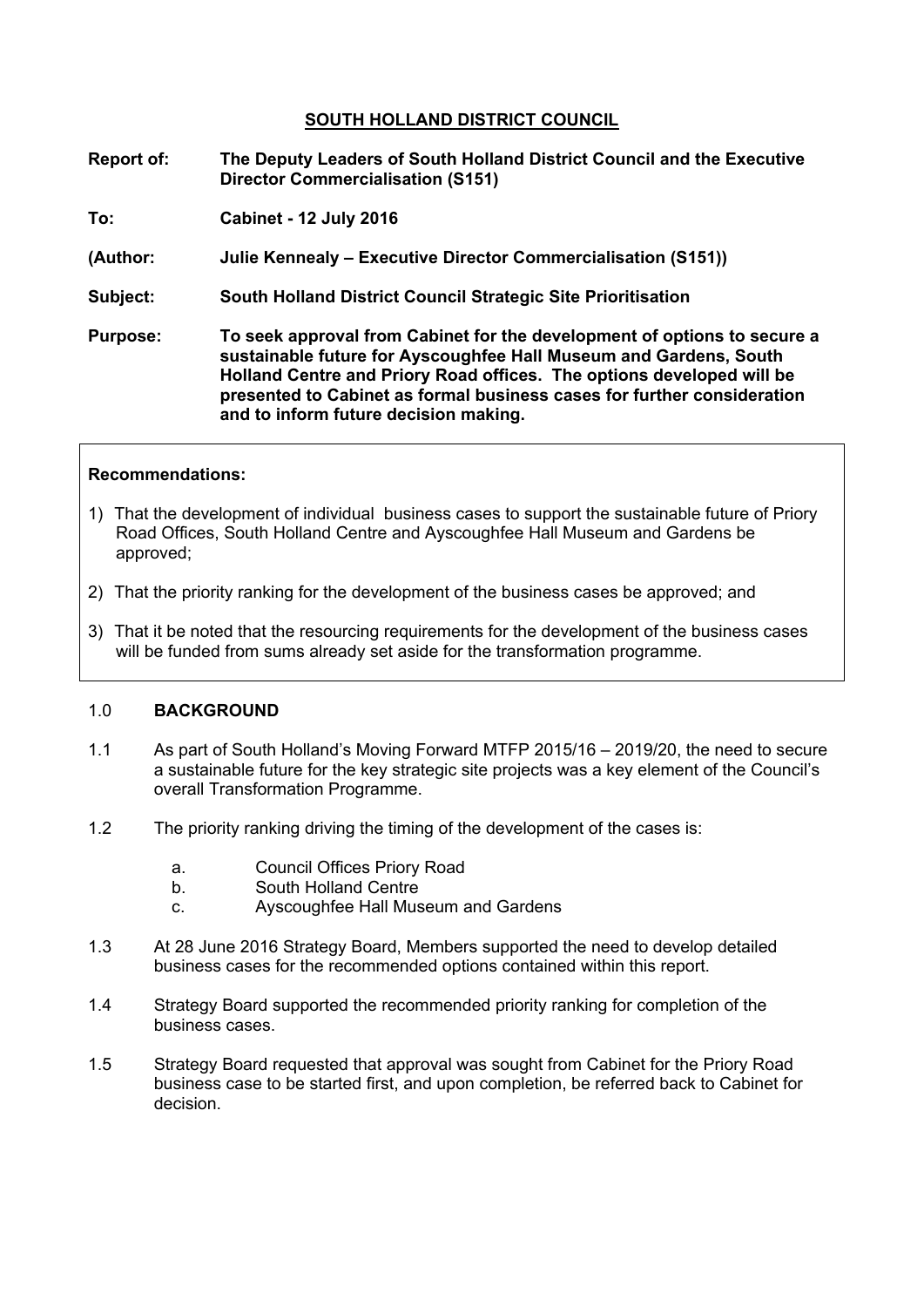# 2.0 **OPTIONS**

- 2.1 The options listed below will be subject to a feasibility assessment through the drafting of individual business cases to assess their viability for successful delivery. Each business case will inform any consultation processes and future formal decision making by elected members.
- 2.2 Priory Road: Invest in the development of existing floor space within Priory Road to provide an access point for an expanded range of public sector services provided by multiple agencies to create a public sector service hub located in Spalding. This will involve a range of external partners and will result in sharing of costs currently borne solely by the Council and further provide opportunities to generate income. The business case will identify key partners, investment costs and projected returns to provide a working environment that facilitates and supports culture change towards a more digitally enabled customer focussed delivery of a range of public services. Our aim is to provide a "future proofed" working environment that can flex to meet future service requirements.
- 2.3 South Holland Centre: The Council seeks to retain ownership of the South Holland Centre as an important leisure and entertainment facility and part of our cultural offer for the town. The business case will seek to secure a sustainable Centre for entertainment, film, restaurant, theatre, banqueting suite and an improved bar experience, by securing a high quality operator for the future management and running of the facility via a commercial operating lease agreement.
- 2.4 Ayscoughfee Hall Museum and Gardens: The Ayscoughfee Hall Museum and Gardens are an important cultural offer for the District. The business case will seek to secure a sustainable future for the facility by transferring the asset to a specialist external agency (e.g. cultural/leisure trust, heritage organisation). The site will benefit from further promotion as an important heritage facility within the district and an expanded cultural offer.
- 2.5 The Priory Road recommended option to be developed further is focused on providing a Community Hub that will be able to serve the community more effectively especially the most vulnerable residents within the district.
- 2.6 There is a recognised importance that the Council protects the heritage and cultural offer of Ayscoughfee Hall Museum and Gardens.
- 2.7 By building on an already established leisure offer provided by the South Holland Centre, the Council will be preserving the contribution to the local economy that the Centre already provides, whilst also providing an attractive social and leisure offer for its residents.
- 2.8 The option to do nothing has been considered and discounted due to the known financial constraints within our medium term financial plan and the important interdependencies between all 3 sites.

### 3.0 **REASONS FOR RECOMMENDATIONS**

- 3.1 The rationale for recommending the preferred options to be developed further is based on:
	- a. recognising specific ongoing service costs that are not sustainable
	- b. acknowledging the market conditions that are both limiting and enabling
	- c. timely opportunities arising from external partners expressing a strong interest to colocate within Priory Road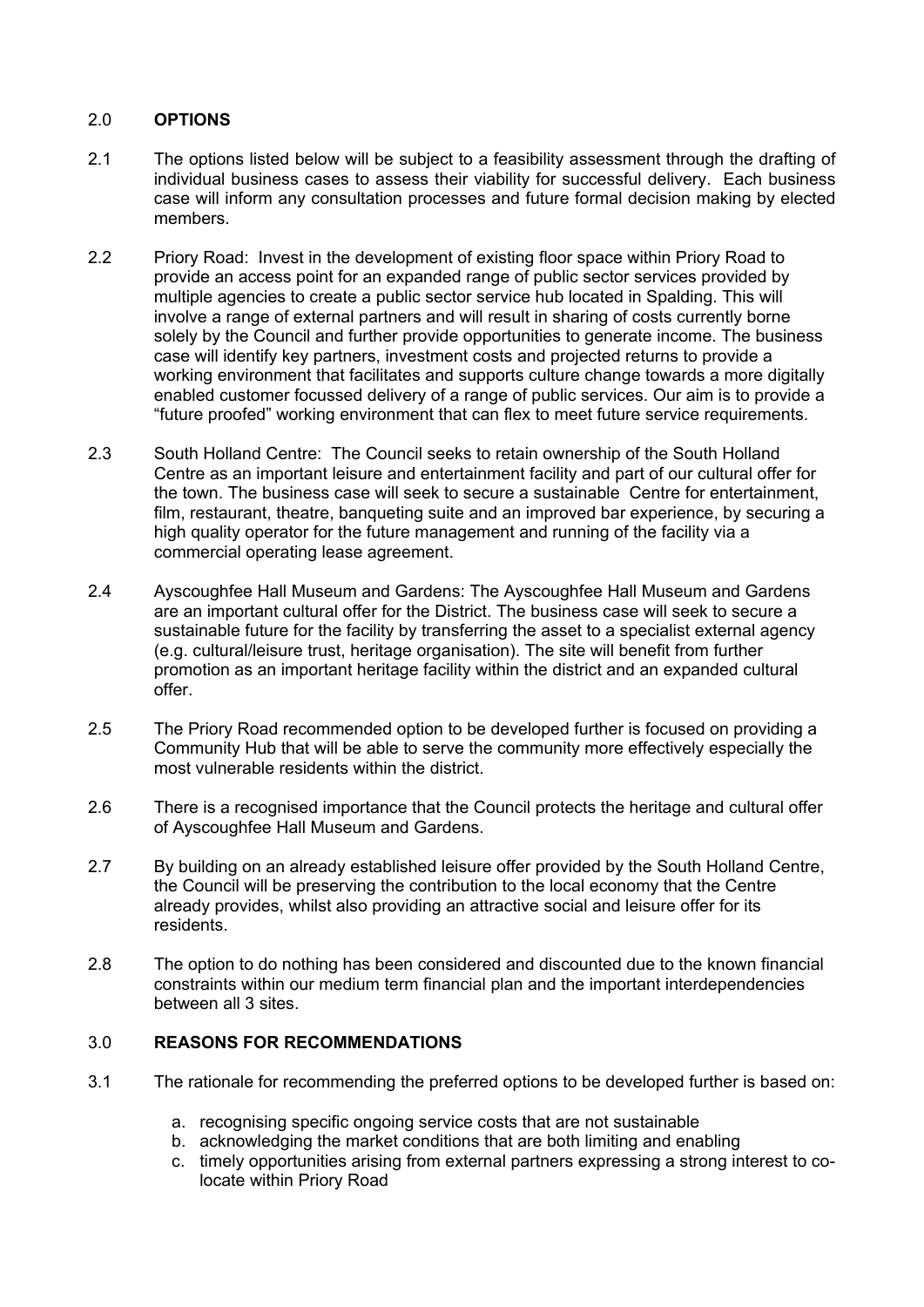- d. commitment to delivery of the Council's growth and commercial ambition
- e. acknowledging the impact on the local economy and communities
- f. maintaining a leisure and culture offer to the communities whilst being prudent with the public purse.
- 3.2 Key prerequisites, interdependencies and constraints that affect the sites are summarised as follows:
	- a. Priory Road is situated in a conservation area that has planning constraints applied to it. By using the existing site and office space more effectively there will be an opportunity to create a sustainable revenue income stream.
	- b. The one public estate programme of change driving further efficiencies in the public sector.
	- c. There is a need for a timely decision as potential partners have already formally expressed interest in co-locating in Priory Road; however they need to be on site in Priory Road by November 2017. A decision therefore needs to be made by September 2016 as to whether the Council wishes co-location discussions/proposals to proceed.
	- d. The South Holland Centre provides approximately £1million per annum to the Local Economy through the creation of footfall and spend through the town centre, benefiting local businesses.
	- e. The South Holland Centre provides a variety of events that attract residents from across the district and outside of the district, indicating a healthy demand for the service it offers.
	- f. The Centre's operating cost to the Council is approximately £290,000 per annum which is not sustainable at its current level as it places continued pressure on the Council's budget.
	- g. Ayscoughfee Hall Museum and Gardens is held in trust to the people of Spalding. The maintenance and upkeep of the Grade 1 Listed Hall, the Grade 1 Listed Memorial and the Grade 2 Listed Gardens is an increasing pressure on the Council's budget, as maintenance and upkeep is a longer term requirement for these historical sites.
- 3.3 The recognised prerequisites support the delivery of the Council's corporate plan and providing the right service, at the right time in the right way and encourage the local economy to be vibrant with continued growth.

# 4.0 **EXPECTED BENEFITS**

- 4.1 The objective of the delivery of these strategic sites will be focused on providing, protecting and preserving the community's leisure, cultural and service offer.
- 4.2 By developing and strengthening the offer provided by the South Holland Centre and Ayscoughfee Hall Museum and Gardens it showcases the district as an attractive area for growth, encouraging further investment into the district by businesses.
- 4.3 Creating the opportunity for reducing site operational costs; reducing sustained pressure against the Council's budget; providing a platform for the Council to benefit from creating a revenue income stream over the medium term.
- 4.4 Creation of a multi-agency service offer in one site at Priory Road, providing an enhanced service offer for residents. More effective partnership working focused on contact resolution in the most efficient and effective way.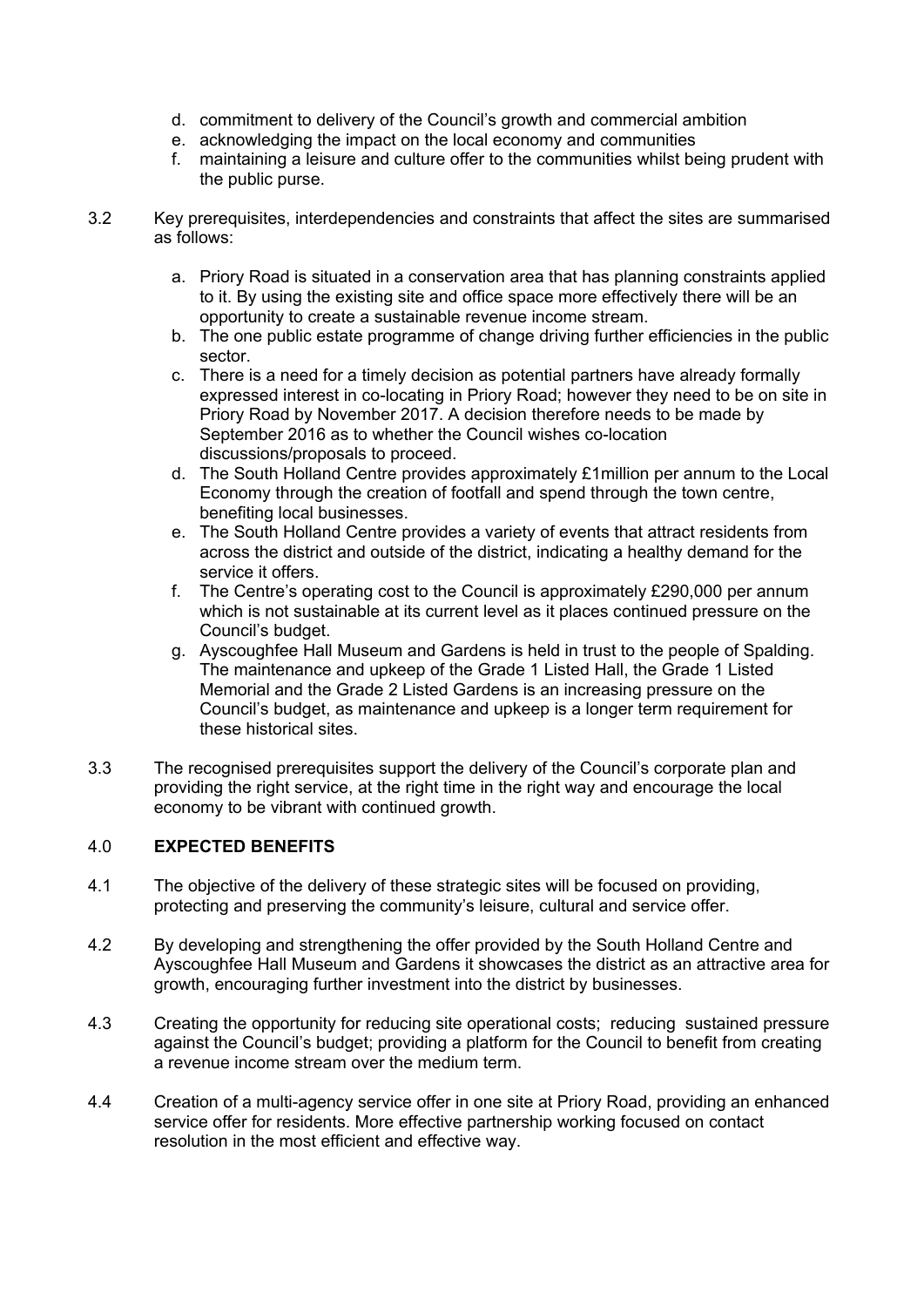## 5.0 **IMPLICATIONS**

## 5.1 **Carbon Footprint / Environmental Issues**

- 5.1.1 It is the opinion of the report author that there are no specific implications relating to carbon footprint and/or environmental issues at this stage.
- 5.1.2 The options being recommended for further investigation will report at a future stage more specific implications relating to carbon footprint and/or environmental issues. It is envisaged that any refurbishment of Priory Road Offices will take as a given that these factors would be considered.

## 5.2 **Constitution & Legal**

- 5.2.1 The options appraisal process and drafting of future business cases will fall within the delegations to Officers namely Directors.
- 5.2.2 For the procurement of specialist support to develop future business cases, the relevant Director would identify a suitable delegation and associated funding. If either of these did not exist, then a formal Member decision would be required.
- 5.2.3 Once the business cases have been developed, the final decision will be an Executive decision.

## 5.3 **Contracts**

5.3.1 It is the opinion of the report author that at this stage there are no specific implications relating to contracts.

### 5.4 **Corporate Priorities**

5.4.1 The recommended options related to these 3 strategic sites if delivered, will meet the Council's Corporate Priorities.

### 5.5 **Crime and Disorder**

5.5.1 It is recognised that the provision of accessible community and leisure facilities has a positive impact on crime and disorder.

### 5.6 **Equality and Diversity / Human Rights**

- 5.6.1 It is the opinion of the report author that there is no immediate impact as a result of this report.
- 5.6.2 Each option in its own right will have an equality impact assessment undertaken as part of future reports to Cabinet as each business case is developed for decision.

### 5.7 **Financial**

- 5.7.1 The development of each business case for each individual site will have financial modelling contained with a breakdown of costs and expected financial benefits.
- 5.7.2 Priory Road is included in the Moving Forward programme which was approved by Council on 14 October 2015. Project A3 within the Aligning Public services strategic theme.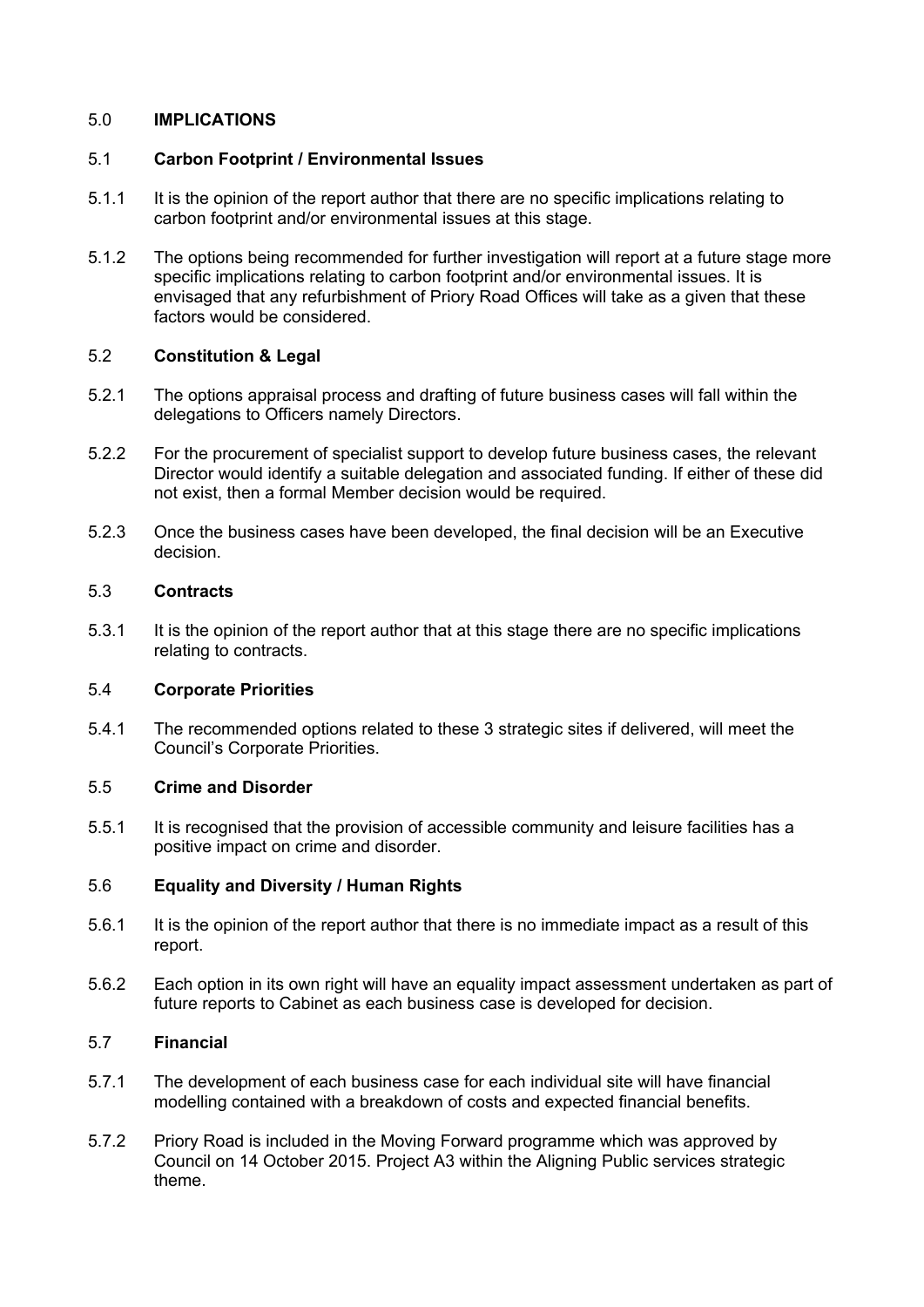- 5.7.3 Costs of £50k are already included in the budget for work on the building together with half year income of £25k which is included in the savings target for 2016/17. Net additional income of £35k p.a. (rent / service charges income £60k, utility costs £25k) was included for 2017 /18 and each year thereafter.
- 5.7.4 The 3 projects for development of options are also included in the commercialisation strategic theme within the programme, Ayscoughfee Hall Museum and Gardens (C4), South Holland Centre (C5) and Priory Road (C6).
- 5.7.5 No further transformation costs or indicative savings were included in the 2016/17 Medium Term Financial Plan but development of options will allow costs and savings to be included in the MTFP this year.
- 5.7.6 The transformation reserve has a balance of £1m at the beginning of the financial year and £700k has been provisionally assigned to potential 2016/17 costs. £210k has been allocated by the Transformation Board, year to date which includes Digitalisation activity that may be financed from the Capital budget.
- 5.7.7 Savings targets of £3.3m are included in the transformation plan with £415k included in the 2016/17 budget. Current forecast for the year suggests this target will be met or exceeded with completed projects delivering £334k against a budget of £299k at the end of May 2016.
- 5.7.8 Priory Road savings of £25k in 2016/17 will not be met and the £50k costs included in the budget have been assigned to developing options further including financial modelling as needed.
- 5.7.9 The South Holland Centre budget is being examined for potential savings in year based on trading history in the last 3 years and potential delays to planned maintenance works on the basis that major investment in the building may be necessary as part of the future options being examined. Savings of £80k in 2016/17 are being sought.
- 5.7.10 A Grant of £692k was received from the National Heritage Memorial Fund in 2002/03 which has conditions that are in force for 25 years (estimated end date 2028). Any future changes must be within approved purposes and approved usage as defined by the Grant or a separate negotiation with NHMF will be necessary (which may include repayment of some of the Grant). There were provisions in the agreement for the total repayment of the Grant but these were extinguished in 2013.

#### 5.8 **Health & Wellbeing**

- 5.8.1 The delivery of the proposed options will have a positive impact on residents and communities within the district in terms of health and wellbeing. The proposed options and their associated business cases will highlight in greater detail the impact on the community and local area relating to health and wellbeing.
- 5.8.2 The creation of a Community Hub within Priory Road that potentially has partners colocating from Health, DWP, Lincolnshire County Council and Police, will create a central location for the residents of the community providing a better user experience. The Community Hub will reduce the time delay that can be experienced between partners with regards to sharing of information and unintentionally the duplication of process as the same enquiry is relayed several times before resolution can be sought.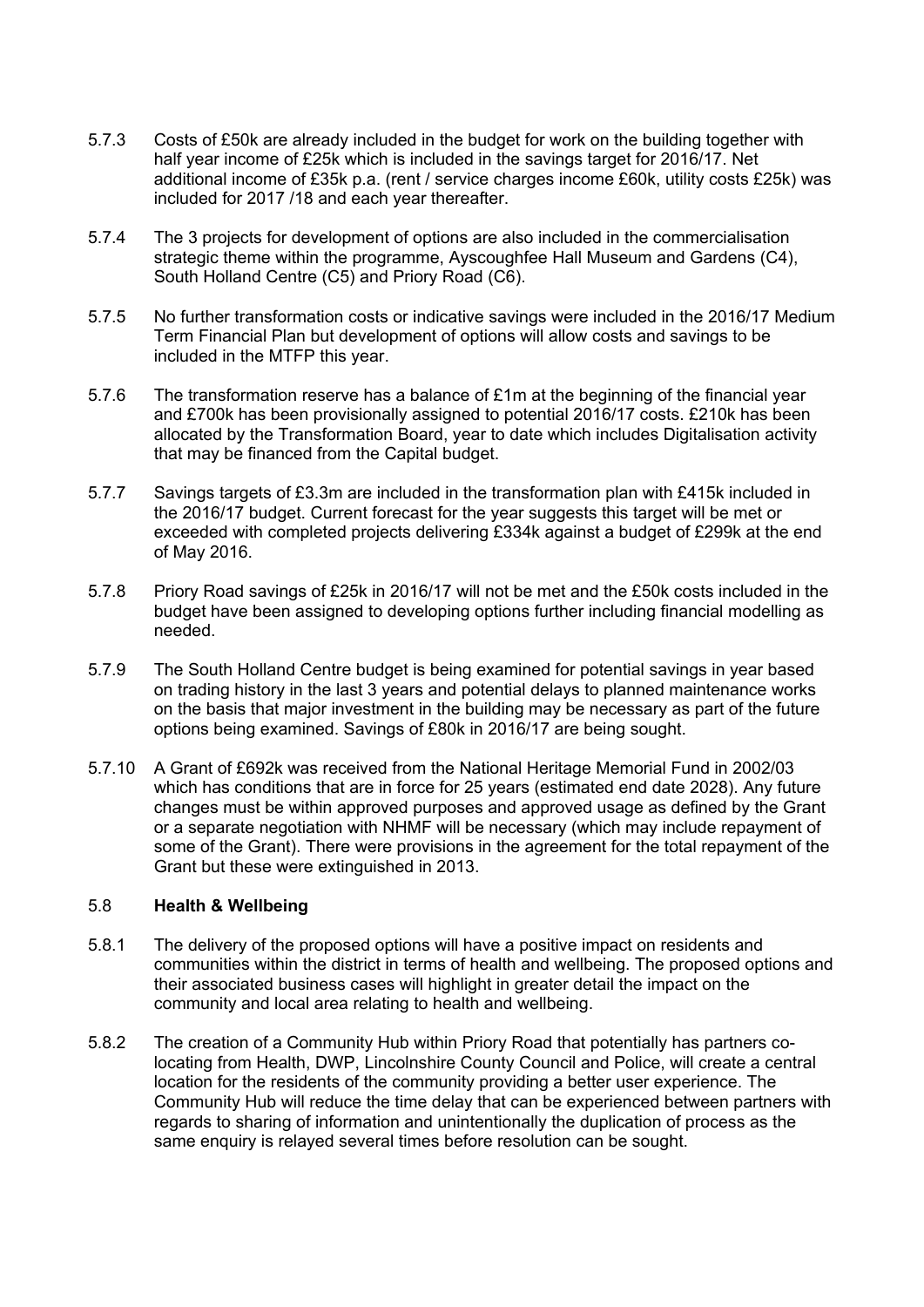5.8.3 By retaining a cultural offer and providing an enhanced leisure experience at Ayscoughfee Hall Museum and Gardens and the South Holland Centre, the Council will be continuing to contribute to the wellbeing of the district, as well as residents who travel into Spalding from outside of the district.

### 5.9 **Reputation**

- 5.9.1 The recommended development of Priory Road in a timely manner, working in partnership with other key public sector organisations would have a positive reputational impact for the Council.
- 5.9.2 By opting to protect and preserve leisure a cultural offer for the residents of South Holland would reinforce the Council's ambition to deliver its priorities around the community.

#### 5.10 **Risk Management**

- 5.10.1 Each option in its own right will have an appraisal of risk in accordance with the Council's Risk Management Strategy as part of future reports to Cabinet as each business case is developed for decision.
- 5.10.2 The risk of doing nothing may lead to the Council not achieving a balanced budget in future years as its Medium Term Financial Plan may come under pressure due to unsustainable service costs for the South Holland Centre, Ayscoughfee Hall Museum and Gardens and the missed opportunity of rental income from Priory Road.

#### 5.11 **Staffing**

- 5.11.1 Successful delivery of these strategic sites will require dedicated resource and a dedicated Project Manager with the required skill set.
- 5.11.2 The Project Manager will be procured following agreement from Cabinet around the proposed and recommended prioritisation of sites for delivery. Indicative cost for the post is £50k plus on costs. The proposal is for a 2 year fixed contract initially with the funding for the post being drawn from the Council's transformation budget.
- 5.11.3 Programme Management for the delivery of the sites will be resourced through South Holland's Programme Delivery Manager over the medium term for continuity of delivery.

#### 5.12 **Stakeholders / Consultation / Timescales**

- 5.12.1 Stakeholder management will be a key component surrounding the delivery of these sites.
- 5.12.2 Timescales for any agreed consultation and stakeholder engagement will be time tabled and recorded in each individual business case for the sites as part of an overarching communication plan.

### 5.13 **Transformation Programme**

5.13.1 The three strategic sites were approved at Council on14 October 2015 as part of the Council's overall Transformation Programme, listing projects to be delivered. Elected Members also agreed a Transformation Budget to support the implementation and delivery of associated projects.